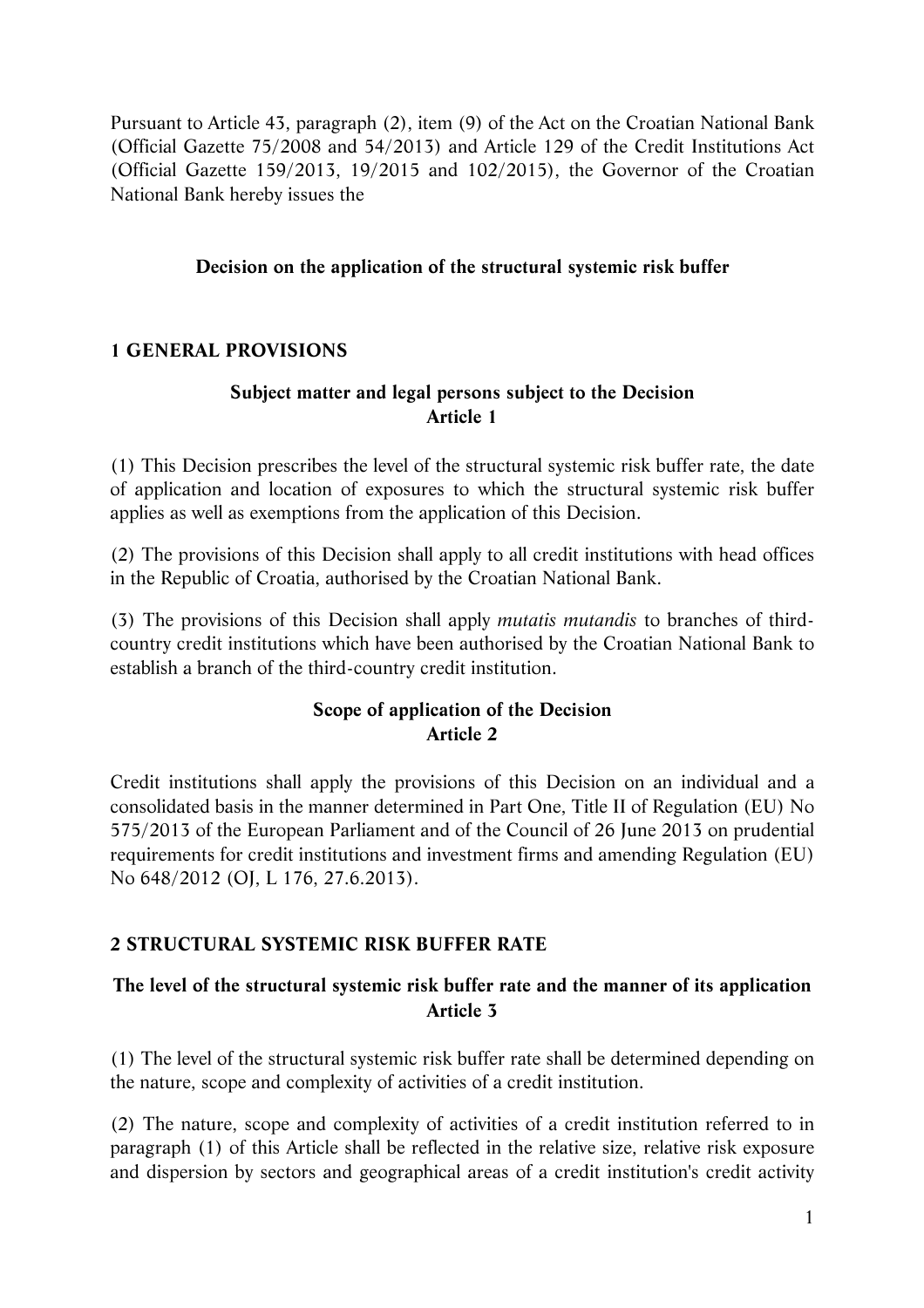and shall be measured indirectly using indicator  $R_{i,t}$ :  $R_{i,t} = \frac{A_{i,t} + A_{i,t-1} + A_{i,t-2}}{E_t + E_{t-1} + E_{t-2}}$ , where: *A* is the assets of an individual credit institution (*i)* on a non-consolidated basis; *E* is total assets calculated on the basis of consolidated audited data for the national financial sector that constitutes a part of supervisory public disclosure available on the website of the Croatian National Bank; and *t* is the reference year.

(3) The nature, scope and complexity of activities of a group of credit institutions referred to in Article 17 of the Credit Institutions Act shall be reflected in the relative size, relative risk exposure and dispersion by sectors and geographical areas of credit activity of a group of credit institutions and shall be measured indirectly using indicator  $R_{g,t}$ :  $R_{g,t}$  =  $A_{g,t} + A_{g,t-1} + A_{g,t-2}$  $\frac{(x+Ag,t-1+Ag,t-2)}{E_t+E_{t-1}+E_{t-2}}$  where: A is the assets of a group of credit institutions *(g)* on a consolidated basis, and *E* and *t* have the same meaning as in paragraph (2) of this Article.

(4) If at the moment of reporting to the Croatian National Bank on the requirements set in this Decision there are no data available on the assets of a group of credit institutions on a consolidated basis for the entire period as required for the calculation of indicator  $R_{\sigma t}$  referred to in paragraph (3) of this Article, the parent credit institution with head office in the Republic of Croatia shall, when calculating the indicator  $R_{g,t}$  for unavailable data, use the sum of assets of credit institutions making up the group of credit institutions on an individual basis.

(5) A credit institution whose indicator  $R<sub>it</sub>$  calculated in line with the provisions of paragraph (2) of this Article is equal to or higher than 5% shall apply a structural systemic risk buffer rate of 3% of total risk exposure amount.

(6) A credit institution whose indicator  $R_{i,t}$  calculated in line with the provisions of paragraph (2) of this Article, rounded to two decimal places, is lower than 5% shall apply a structural systemic risk buffer rate of 1.5% of total risk exposure amount.

(7) For a group of credit institutions whose indicator  $R_{i,t}$  calculated in line with the provisions of paragraph (3) of this Article, rounded to two decimal places, is equal to or higher than 5%, the parent credit institution with head office in the Republic of Croatia shall maintain a structural systemic risk buffer rate on both the individual and consolidated basis in the amount of 3% of total risk exposure amount.

(8) For a group of credit institutions whose indicator  $R_{i,t}$  calculated in line with the provisions of paragraph (3) of this Article, rounded to two decimal places, is lower than 5%, the parent credit institution with head office in the Republic of Croatia shall maintain a structural systemic risk buffer rate on both the individual and the consolidated basis in the amount of 1.5% of total risk exposure.

(9) Exposure referred to in paragraphs (4) and (5) of this Article shall include exposures in the Republic of Croatia, exposures in the countries of the European Economic Area (the Republic of Austria, the Kingdom of Belgium, the Republic of Bulgaria, the Republic of Cyprus, the Czech Republic, the Kingdom of Denmark, the Republic of Estonia, the Republic of Finland, the French Republic, the Hellenic Republic, Ireland, the Republic of